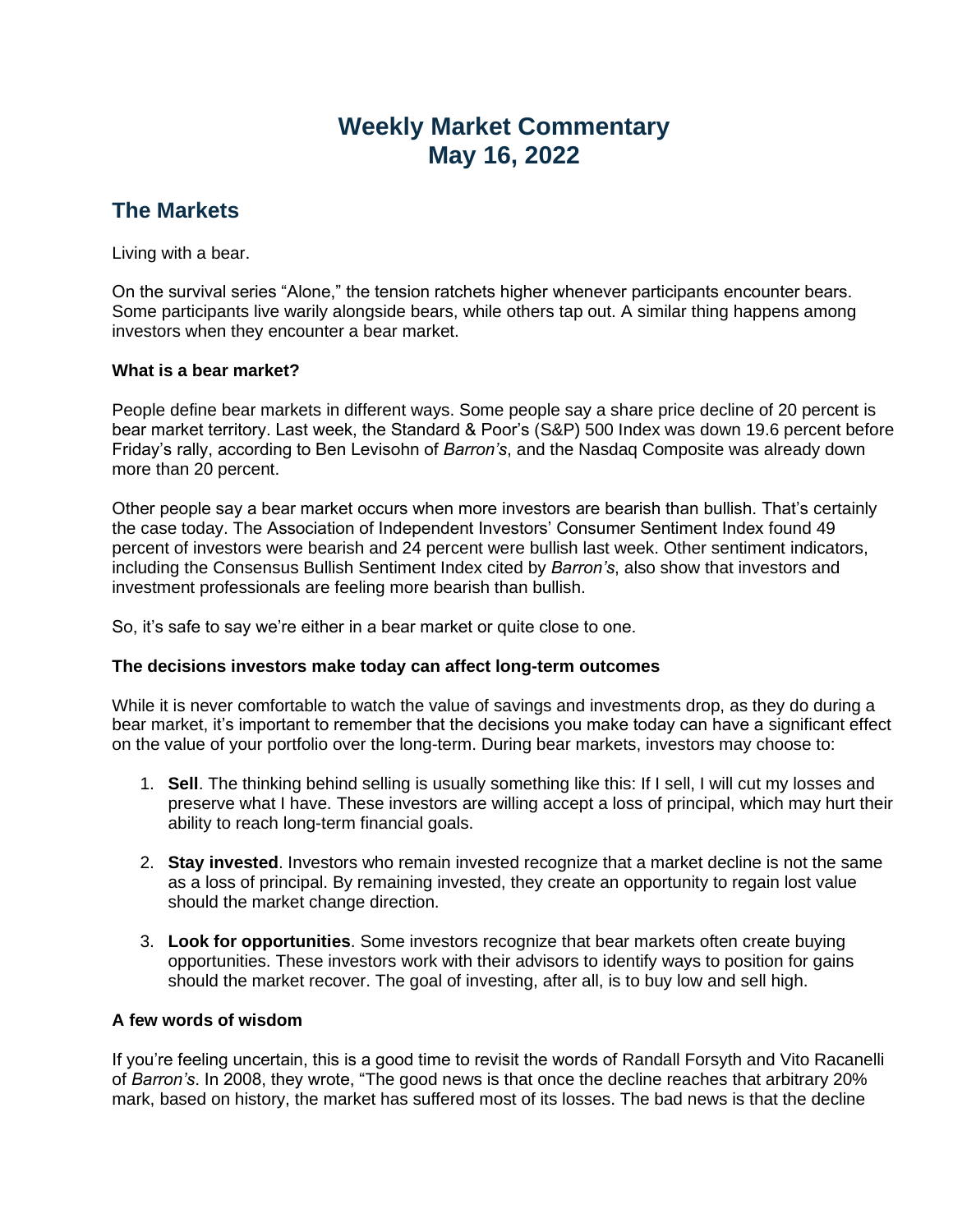typically drags on for some time, and time may be the worst enemy…as the decline wears down investors' psyches, they tend to bail out at the market's nadir, when things look bleakest – and when the greatest opportunities present themselves."

Last week, major U.S. stock indices finished lower. Rates on U.S. Treasuries moved lower, too, as riskaverse investors moved assets into Treasury bonds, reported Samantha Subin and Vicky McKeever of CNBC.

| Data as of 5/13/22                 | 1-Week  | Y-T-D    | 1-Year  | 3-Year | 5-Year | 10-Year |
|------------------------------------|---------|----------|---------|--------|--------|---------|
| Standard & Poor's 500 Index        | $-2.4%$ | $-15.6%$ | $-2.2%$ | 12.7%  | 10.9%  | 11.6%   |
| Dow Jones Global ex-U.S. Index     | $-2.0$  | $-17.0$  | $-15.7$ | 1.9    | 1.1    | 3.0     |
| 10-year Treasury Note (yield only) | 2.9     | N/A      | 1.7     | 2.4    | 2.3    | 1.8     |
| Gold (per ounce)                   | $-3.8$  | $-0.5$   | $-0.6$  | 11.8   | 8.0    | 1.5     |
| <b>Bloomberg Commodity Index</b>   | $-1.6$  | 29.4     | 39.9    | 17.9   | 9.0    | $-0.4$  |

S&P 500, Dow Jones Global ex-US, Gold, Bloomberg Commodity Index returns exclude reinvested dividends (gold does not pay a dividend) and the three-, five-, and 10-year returns are annualized; and the 10-year Treasury Note is simply the yield at the close of the day on each of the historical time periods.

Sources: Yahoo! Finance; MarketWatch; djindexes.com; U.S. Treasury; London Bullion Market Association. Past performance is no guarantee of future results. Indices are unmanaged and cannot be invested into directly. N/A means not applicable.

#### **HERE'S THE MOST IMPORTANT QUESTION: DO YOU THINK THE STOCK MARKET WILL RECOVER?**

The editors of *Business Week* once thought the answer was a resounding, "No." On August 13, 1979, the cover of the magazine declared: *The Death of Equities: How Inflation Is Destroying the Stock Market*. The S&P 500 Index closed at 107 that day. As it turned out, they were wrong, and equities weren't dead. The value of the S&P 500 Index rose significantly over the next few decades.

Over the last 50 years, there have been other events that caused investors to think the worst. For example:

• **Black Monday**. At the end of trading on October 19, 1987, stock markets around the world had experienced the biggest one-day decline in history, according to the Federal Reserve. The Dow Jones Industrial Average lost 22.6 percent that day and finished at 1,739. (The Dow had gained 44 percent during the previous seven months.)

Last week, the Dow closed at 32,197.

• **The Dotcom Bubble**. In the 1990s, everyone wanted to participate in the commercialization of the internet by investing in technology companies – even those that weren't profitable. A speculative bubble formed and popped, reported Adam Hayes of *Investopedia*. The Nasdaq Composite Index lost almost 77 percent from March 2000 to October 2002, when the Index moved up from a low of 1,114.

Last week, the Nasdaq finished at 11,805.

• **The Housing Market Crash**. The subprime mortgage market grew fast in the early 2000s, following a change in regulations. Lower-quality mortgages were often included in mortgagebacked securities. When home prices fell, borrowers defaulted, and financial markets were disrupted, reported Paul Kosakowski of *Investopedia*. The S&P 500 fell from 1,565 in October 2007 to about 1,276 in March 2008.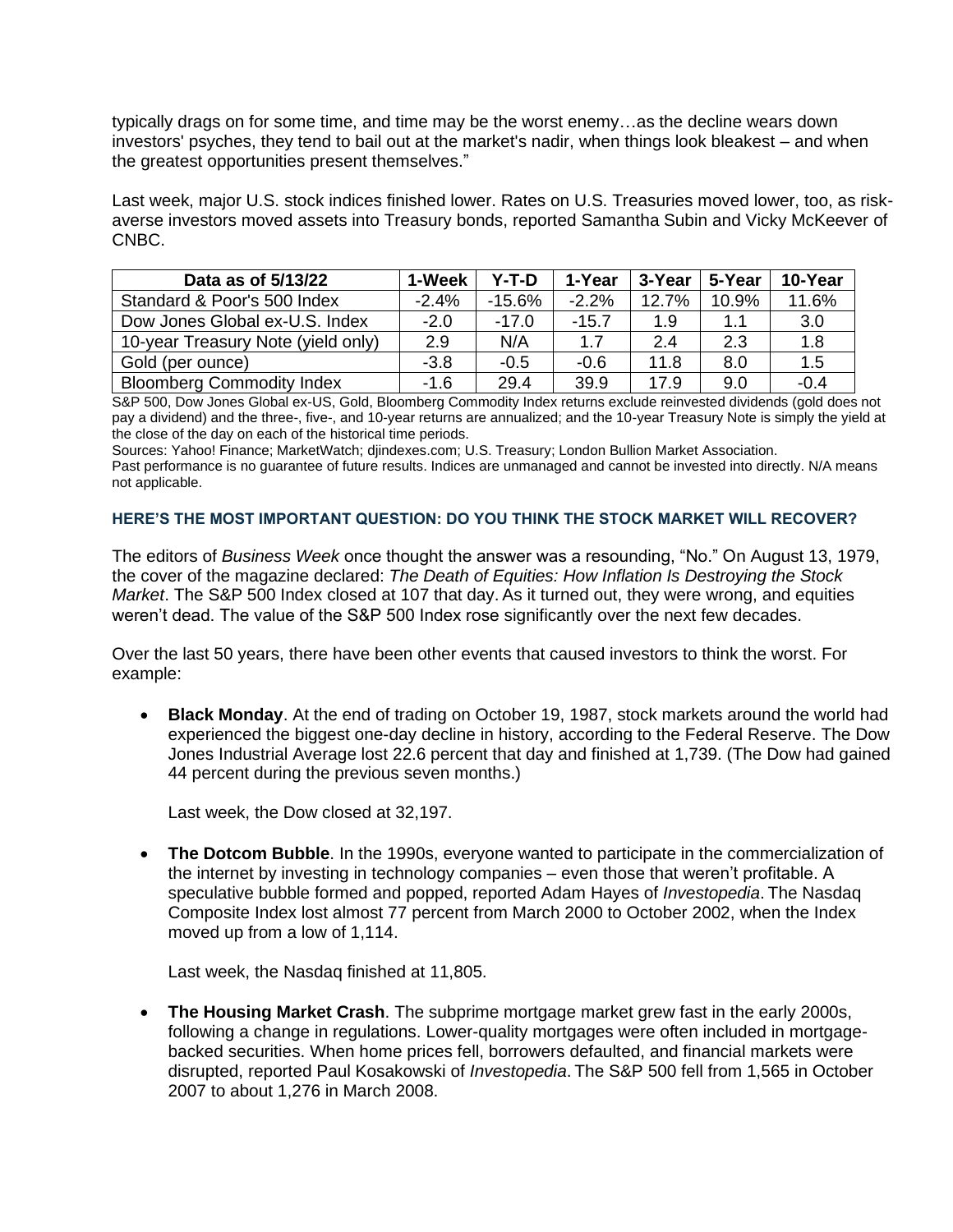Last week the S&P 500 finished at 4,024.

The weight of evidence accumulated over time supports the idea that holding a well-allocated and diversified portfolio focused on your financial goals is a sound choice. During periods of volatility, like this one, it's important to stay focused on your long-term goals.

*Past performance is no guarantee of future results.* 

#### **Weekly Focus – Think About It**

"A simple rule dictates my buying: Be fearful when others are greedy, and be greedy when others are fearful."

*―Warren Buffet, investor and philanthropist*

Best regards,

### *Bobby*

Robert J. Cummings, CFP®, AIF®, CFBS, CLTC President Cummings Wealth Management Group [www.cummingswealth.com](http://www.cummingswealth.com/) 843-884-9898

P.S. Please feel free to forward this commentary to family, friends or colleagues. If you would like us to add them to the list, please reply to this email with their email address and we will ask for their permission to be added.

\* Securities and advisory services offered through Commonwealth Financial Network, Member FINRA/SIPC, a registered investment advisor.

\* These views are those of Carson Coaching, not the presenting Representative, the Representative's Broker/Dealer, or Registered Investment Advisor, and should not be construed as investment advice.

\* This newsletter was prepared by Carson Coaching. Carson Coaching is not affiliated with the named firm or broker/dealer. \* Government bonds and Treasury Bills are guaranteed by the U.S. government as to the timely payment of principal and interest and, if held to maturity, offer a fixed rate of return and fixed principal value. However, the value of fund shares is not guaranteed and will fluctuate.

\* Corporate bonds are considered higher risk than government bonds but normally offer a higher yield and are subject to market, interest rate and credit risk as well as additional risks based on the quality of issuer coupon rate, price, yield, maturity, and redemption features.

\* The Standard & Poor's 500 (S&P 500) is an unmanaged group of securities considered to be representative of the stock market in general. You cannot invest directly in this index.

\* All indexes referenced are unmanaged. The volatility of indexes could be materially different from that of a client's portfolio. Unmanaged index returns do not reflect fees, expenses, or sales charges. Index performance is not indicative of the performance of any investment. You cannot invest directly in an index.

\* The Dow Jones Global ex-U.S. Index covers approximately 95% of the market capitalization of the 45 developed and emerging countries included in the Index.

\* The 10-year Treasury Note represents debt owed by the United States Treasury to the public. Since the U.S. Government is seen as a risk-free borrower, investors use the 10-year Treasury Note as a benchmark for the long-term bond market. \* Gold represents the 3:00 p.m. (London time) gold price as reported by the London Bullion Market Association and is expressed in U.S. Dollars per fine troy ounce. The source for gold data is Federal Reserve Bank of St. Louis (FRED), https://fred.stlouisfed.org/series/GOLDPMGBD228NLBM.

\* The Bloomberg Commodity Index is designed to be a highly liquid and diversified benchmark for the commodity futures market. The Index is composed of futures contracts on 19 physical commodities and was launched on July 14, 1998. \* The DJ Equity All REIT Total Return Index measures the total return performance of the equity subcategory of the Real Estate Investment Trust (REIT) industry as calculated by Dow Jones.

\* The Dow Jones Industrial Average (DJIA), commonly known as "The Dow," is an index representing 30 stock of companies maintained and reviewed by the editors of The Wall Street Journal.

\* The NASDAQ Composite is an unmanaged index of securities traded on the NASDAQ system.